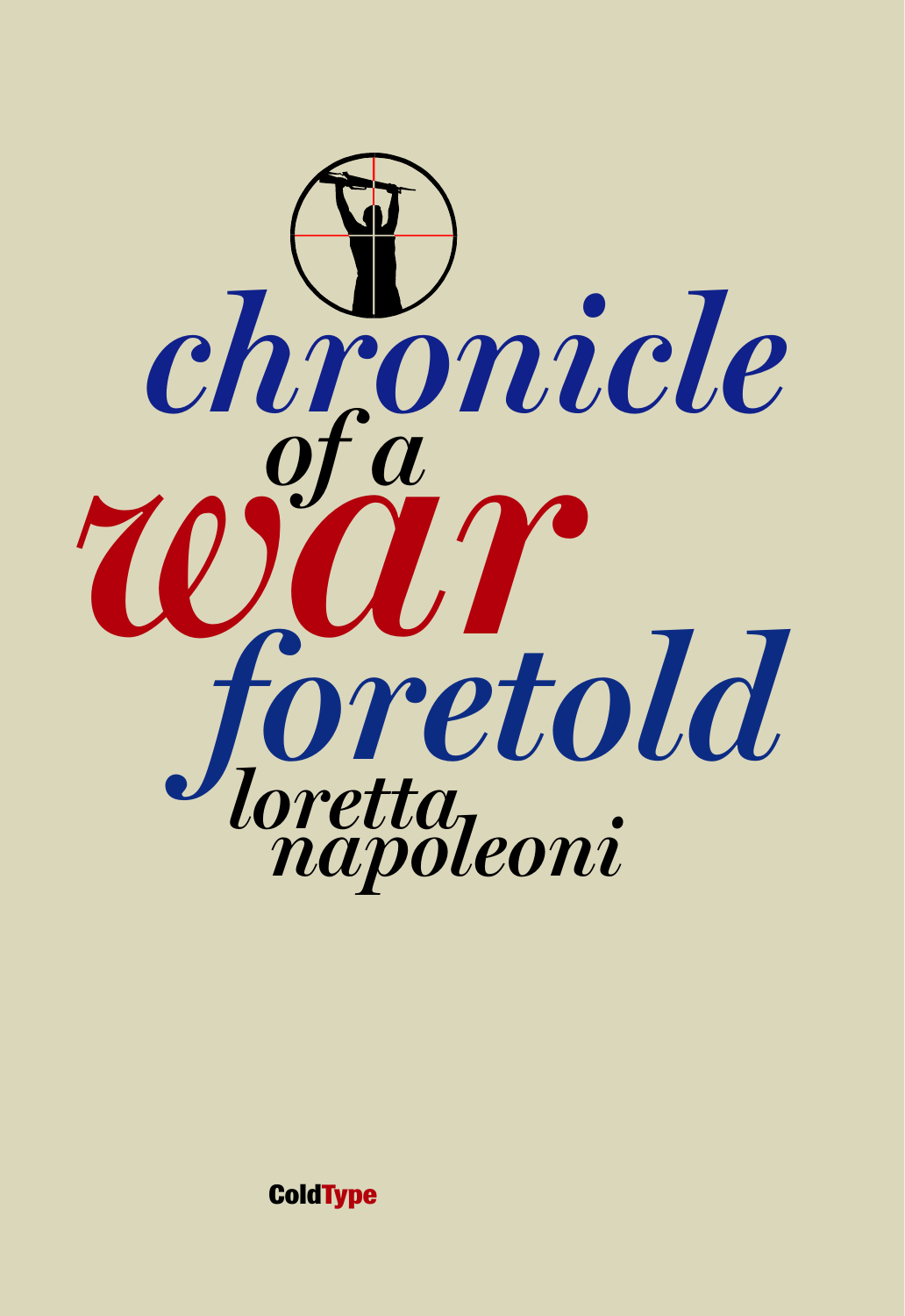

© Loretta Napoleoni 2004



WRITING WORTH READING FROM AROUND THE WORLD www.coldtype.net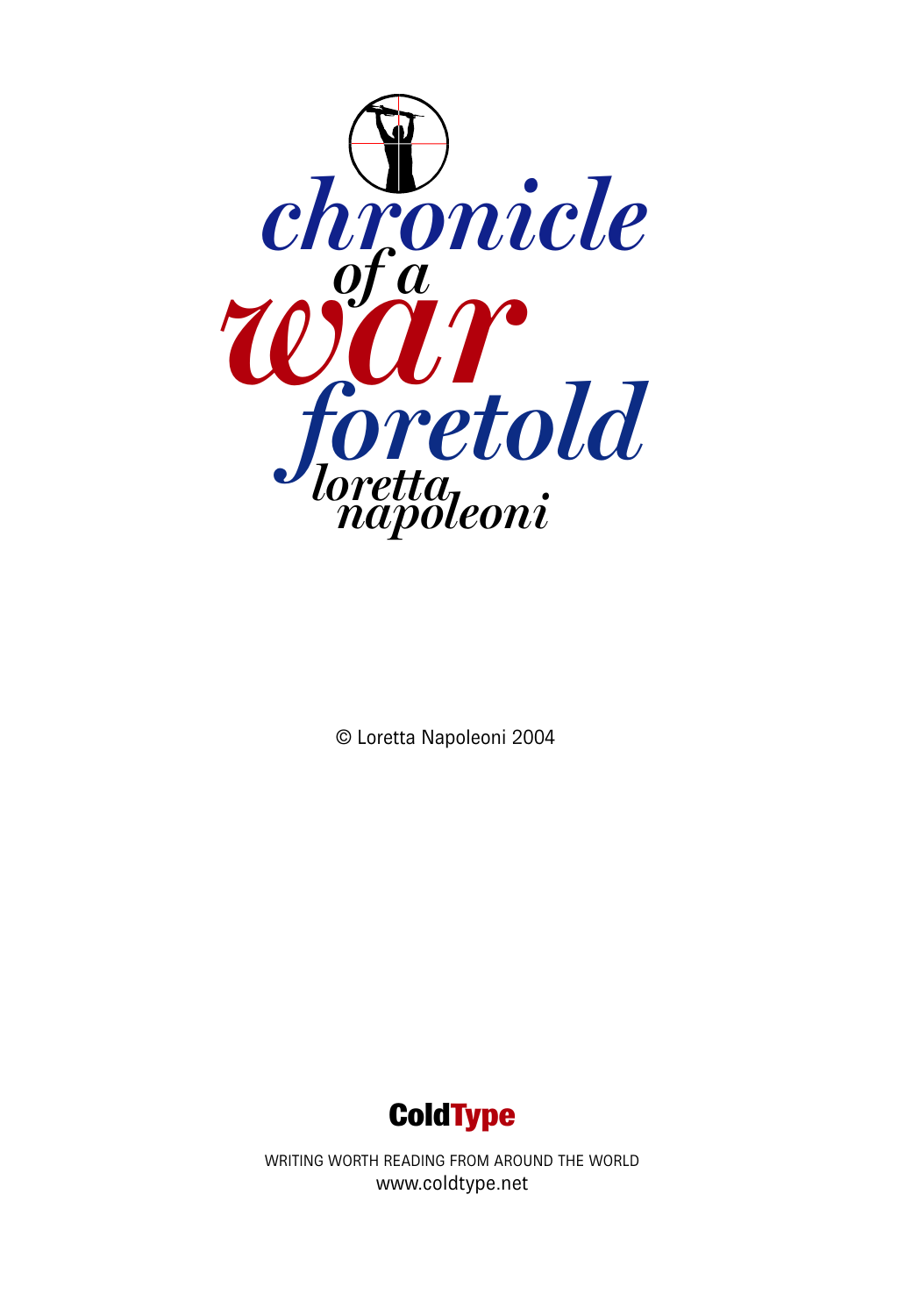### *The Author*



**LORETTA NAPOLEONI** is an economist who has worked for banks and international organisations in Europe and the US. She is also a journalist and has worked as a foreign correspondent for several Italian financial papers. She has written novels and guide books in Italian, and translated

and edited books on terrorism. Her most recent novel, **Dossier Baghdad***,* is a financial thriller set during the Gulf War. She was among the first people to interview members of the Red Brigades in Italy after three decades of silence.

**The New Economy Of Terror**, a 36-page excerpt – in pdf format – from her latest book, **MODERN JIHAD, Tracing The Dollars Behind The Terrorist Networks**, may be downloaded at coldtype.net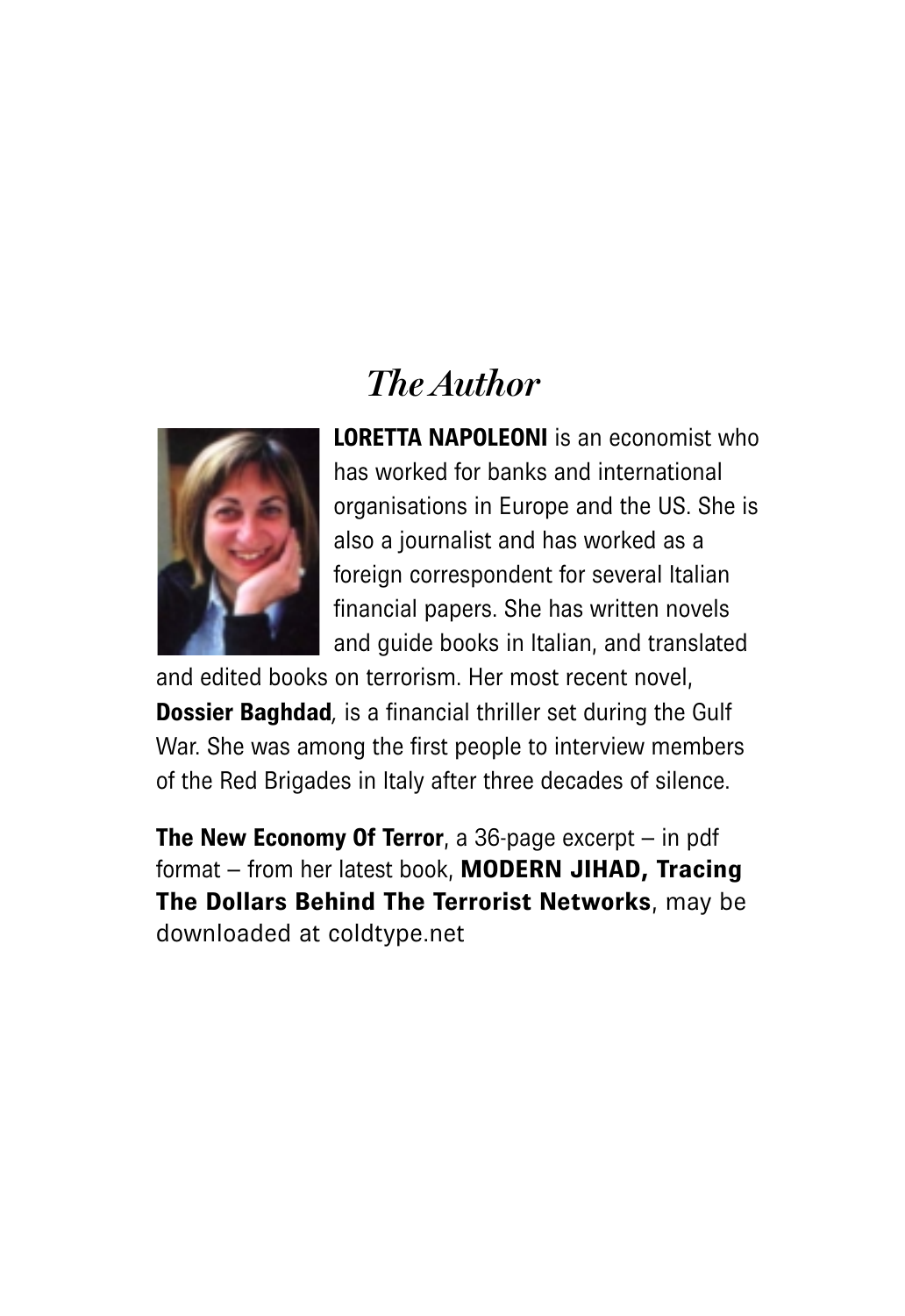#### LORETTA NAPOLEONI



*he war in Iraq has become the most important chapter in the 'war on terror'. According to President Bush's allies, coalition forces are fighting a vicious guerrilla war against 'Islamist terrorists' and 'Saddam's loyalists', which confirms the soundness of the motivation to go to war in the first place: to prevent Saddam Hussein from supplying weapons of mass destruction to terrorist organizations such as Al Qaeda. However, to date, no link between Saddam and Osama has been established; no weapons of mass destruction have been found; no major victory in the 'war on terror' has been*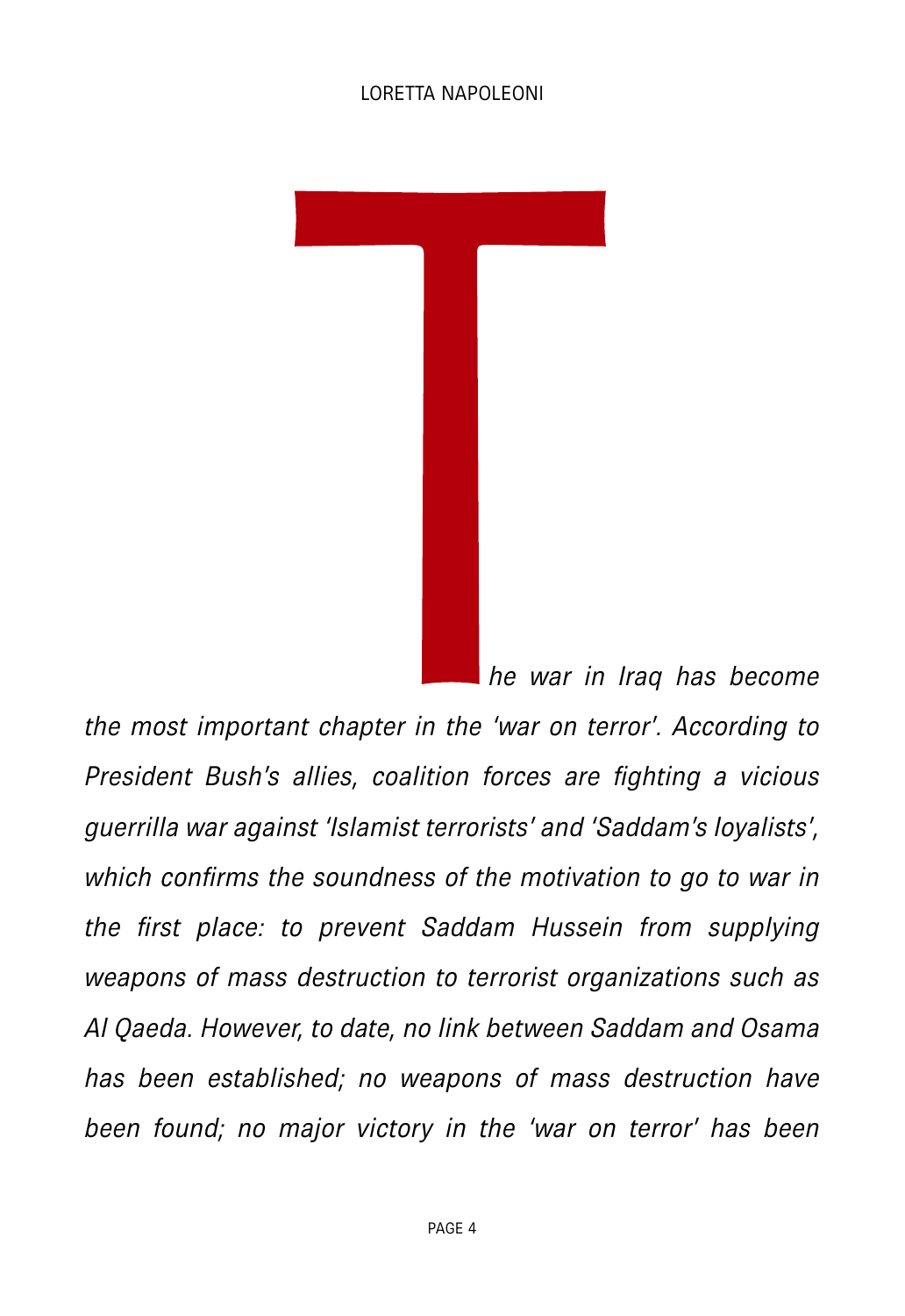*achieved. Instead public officials, UN inspectors, former members of cabinets, counter-terrorist experts and security officers, have unveiled a long stream of lies which go back to the first Gulf War, fabricated to promote a 'US-friendly' military coup in Iraq. Their tale is the chronicle of a war foretold.*

*At the end of July 1990, ten days before Iraq invaded Kuwait, Saddam Hussein met with April Glaspie, then America's ambassador to Iraq. It was the last high-level contact between the two countries before Iraq invaded Kuwait. From a translation of the Iraqi transcript of the meeting, which surfaced in September of the same year, it transpired that ambassador Glaspie had reassured Saddam: "We have no opinion on your Arab-Arab conflicts, such as your dispute with Kuwait. Secretary [of State James] Baker has directed me to emphasize the instruction [...] that Kuwait is not associated with America." When confronted by the press about this statement, Ambassador Glaspie strongly denied it.*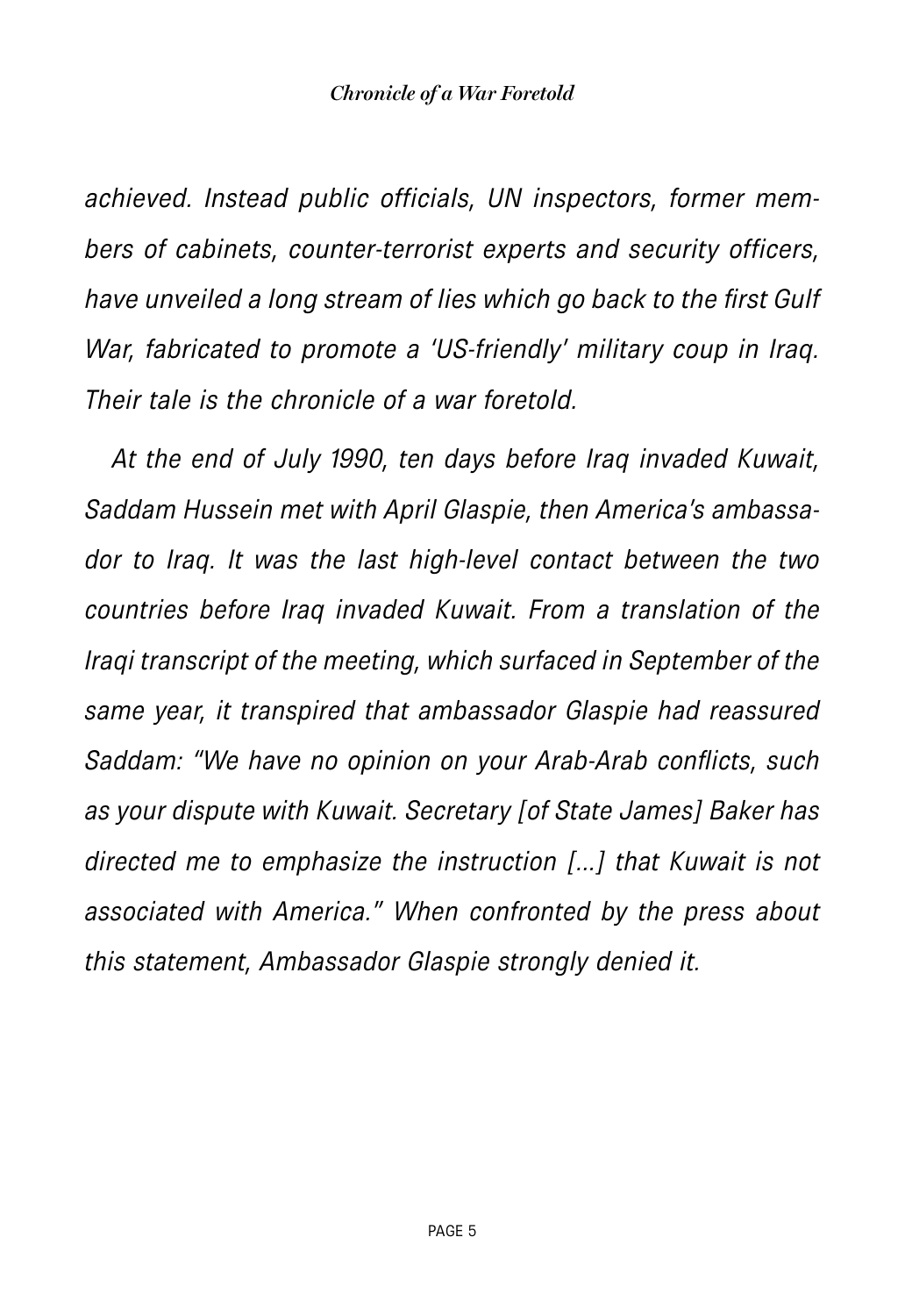

# THE TIMELINE

#### **1990**

● **2 August** – Iraq invaded Kuwait.

### **1991**

**• The night of 16-17 January** – coalition forces launched Operation Desert Storm in retaliation for the Iraqi invasion of Kuwait. Heavy aerial bombing began all over Iraq.

● **February 15** – George Bush Sr. called on 'the Iraqi military and the Iraqi people to take matters in their own hands and force Saddam Hussein, the dictator, to step aside'. The speech was aimed at encouraging the military to stage a coup; the word 'Iraqi people' was added at the last minute.

● **February 24** – coalition forces started a ground operation which resulted in the liberation of Kuwait on 27 February.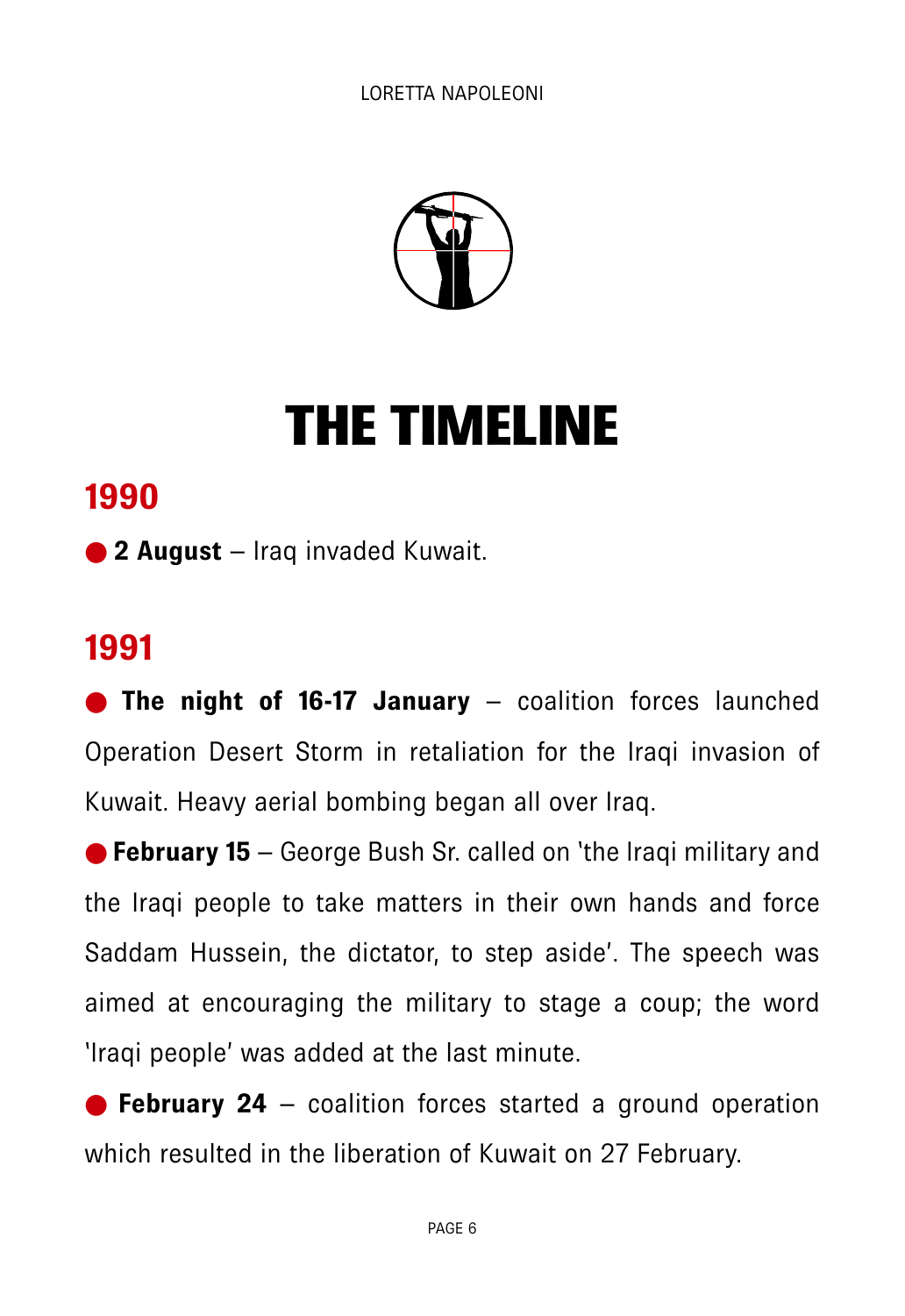● **February 28** – the US administration ordered the cease fire. This decision was taken against the advice of the US military and the British government. During an interview with David Frost on the BBC, General Schwarzkopf, the US commander-in- chief in the field, justified his opposition to the cease fire as follows: "we could have completely closed the doors and made it in fact a battle of annihilation. And the President made the decision that we should stop at a given time, at a given place, [a decision] that did leave some escape routes open for them [the Iraqi army and the Republican Guard] to get back out..."

● **February 28** – Kurdish leader Jalal Talabani was denied entry into the State Department where he had gone to brief US officials about an imminent anti-Saddam uprising in Kurdistan. The day after, Richard Haas, director for the Middle East Affairs on the National Security Council, called Peter Galbraith, staff director of the Senate Foreign Relation Committee, the man who had encouraged Talabani to contact the State Department and reprimanded him. "You don't understand", said Haas, "our policy is to get rid of Saddam, not his regime."

● **March 3** – Iraq accepts the terms of the ceasefire, which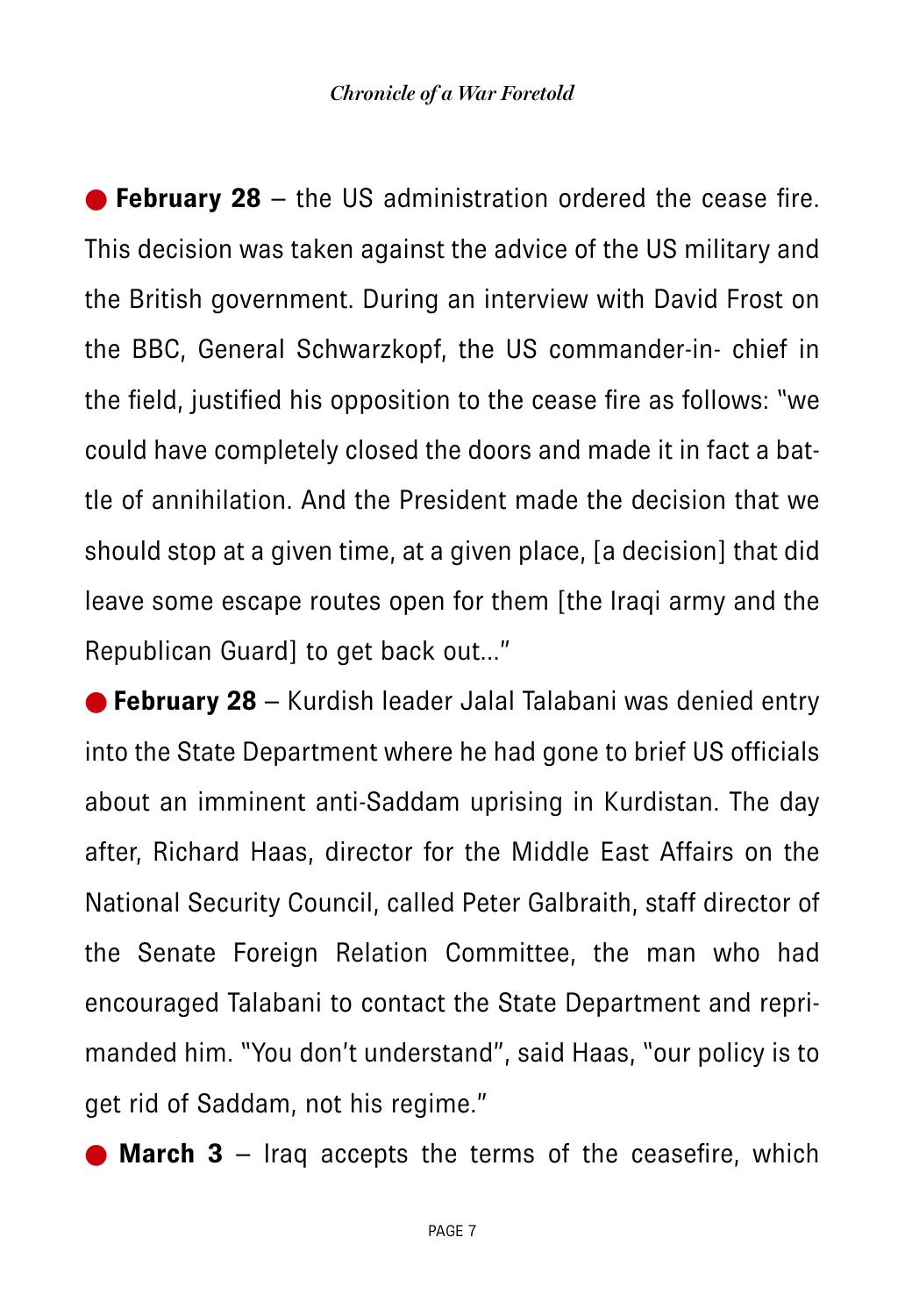includes UN inspection to find and destroy a wide range of munitions as well as ongoing programs for making chemical, biological, and nuclear weapons.

● **Mid-March** – Widespread Shia and Kurdish uprisings took place in Iraq. It was a spontaneous anti-Saddam revolt; the response of the Iraqi people to George Bush Sr.'s call to overthrow the dictator. Instead, the US administration instructed the military not to intervene in favour of the insurgents and allowed Iraqi helicopters to enter the no-fly zone to suppress the revolt. From mid-March to early-April 1991, US pilots witnessed Iraqi helicopters, flying below them, firing at people in the streets. In little over a month, the revolt was successfully suppressed.

National Security Advisor, Brent Scowcroft, commenting on the uprising in Basra on ABC television admitted: 'I frankly wish it hadn't happened. I envisioned a post-war government being a military government.'

#### **1992**

**• In 1992** – Dick Cheney, at the time Bush Sr.'s Secretary of Defence, formulated the new doctrine of the neo-conservatives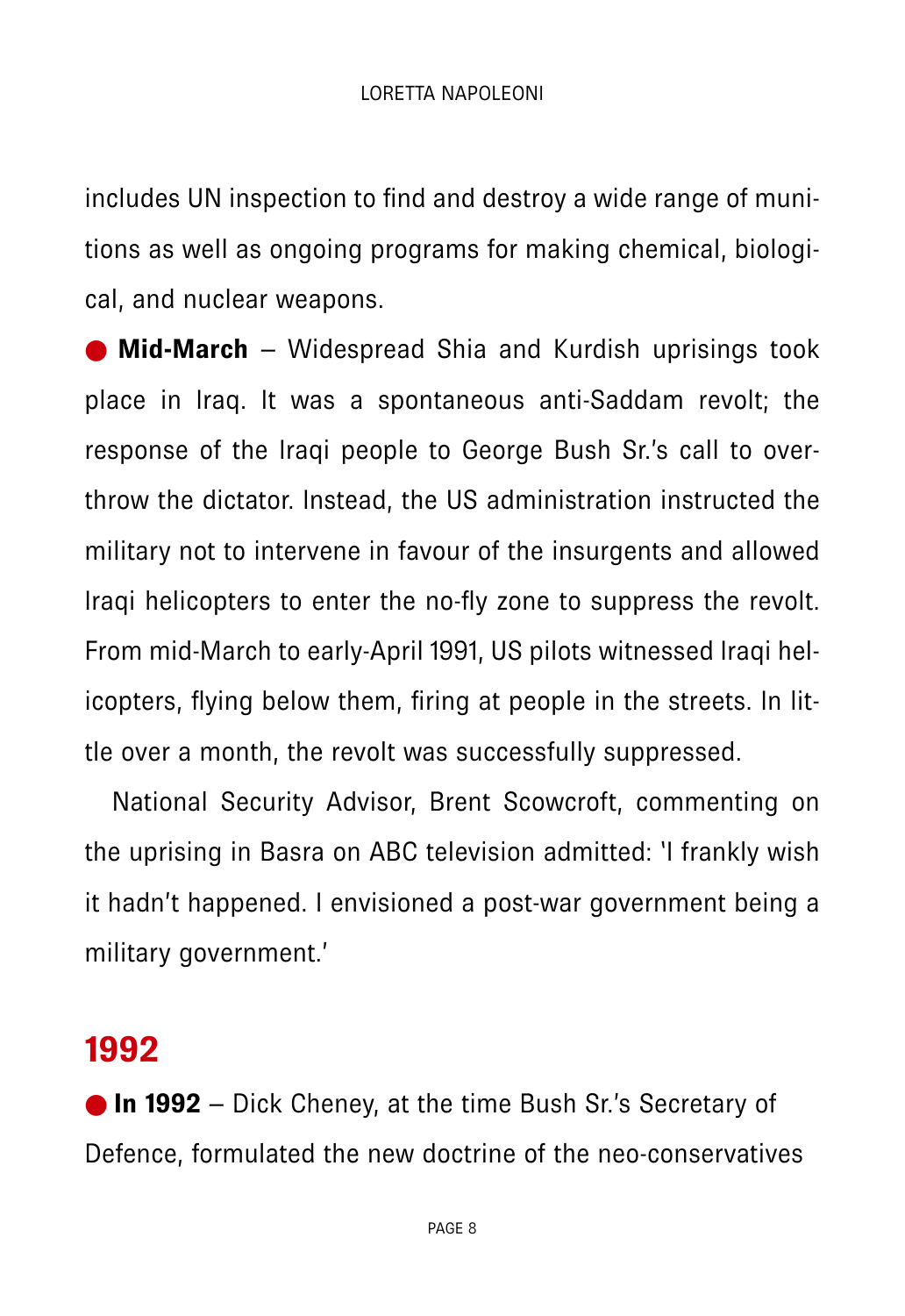vis-à-vis the Middle East. In a nutshell it says: 'America needs an aggressive and unilateral approach in foreign policy, one that would secure its dominance of world affairs, by force if necessary.'

● **November** – Iraq's former deputy prime minister, Tarik Aziz, revealed to USA Today that regardless of US ambassador April Glaspie's comments on the eve of the invasion of Kuwait, Saddam knew that the US was not giving him the green light. "We knew," he said, "that the United States would have a strong reaction."

#### **1995**

● **March 3** – The Iraqi National Congress (INC), a coalition of opposition groups led by Ahmed Chalabi (who today is its leader thanks also to the backing of the US), staged an uprising. The plan, drawn up by the INC and the CIA representative in Iraqi Kurdistan, Richard Baer, was going to be a joint offensive on two fronts against Iraqi forces: in the North, in Iraqi Kurdistan, and in Baghdad. The Patriotic Union of Kurdistan (PUK), the Kurdish Democratic Party (KDP) and the INC's own militants, who had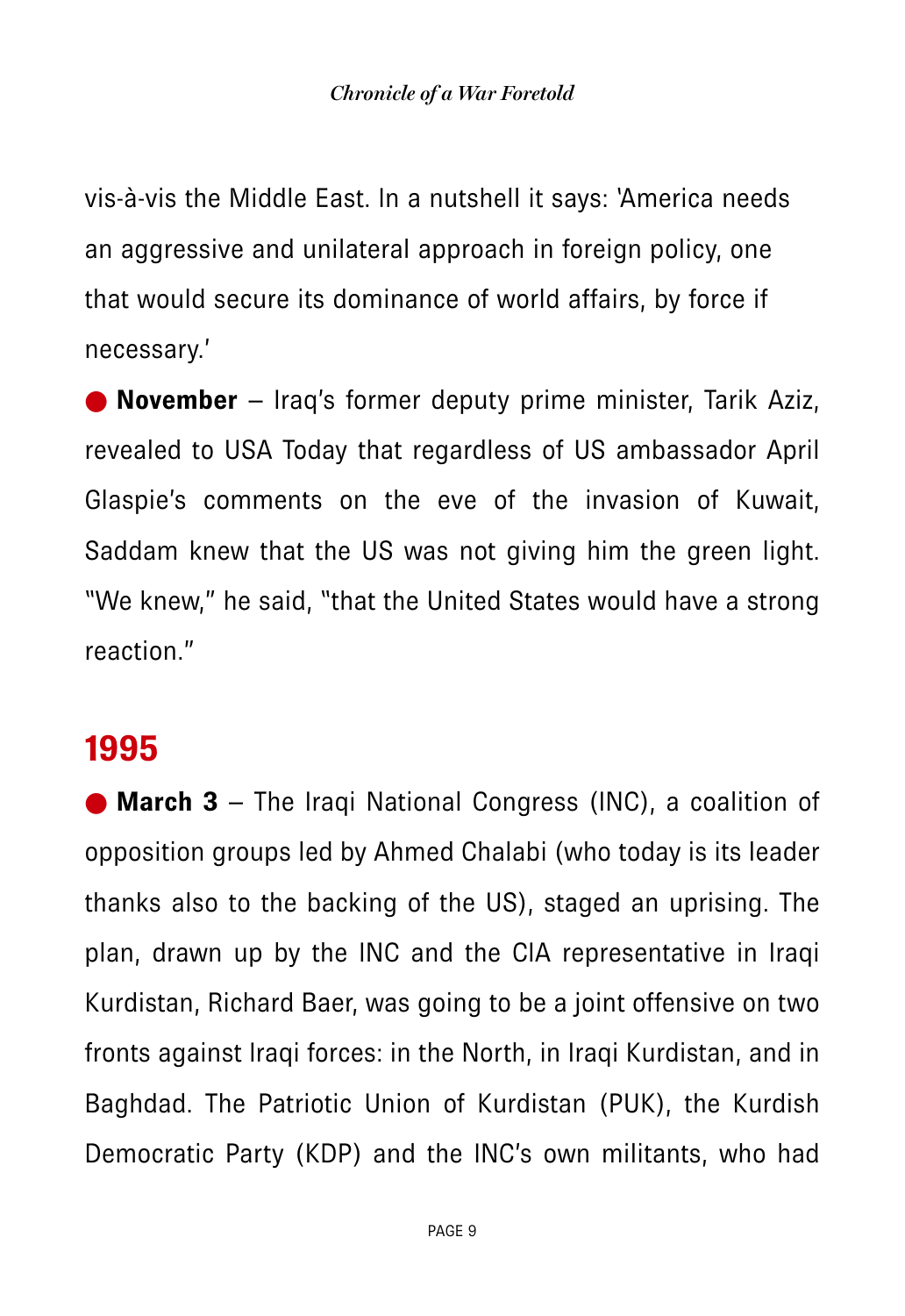been assured the support of the US Air Force, would start the uprising in the North. As Saddam was forced to address this insurgency, friendly Iraqi forces would mutiny and stage a coup in Baghdad. On the morning of the attack, the President's National Security Adviser, Tony Lake, instructed Robert Baer to inform the INC that the US would not support the uprising. The US was still committed to a military coup and wanted to avoid a popular revolt.

#### **1998**

**October 31** – Iraq ended cooperation with the UN Special Commission to Oversee the Destruction of Iraq's Weapons of Mass Destruction (UNSCOM). Following years of obstruction by Saddam Hussein, the UN inspection teams left Iraq and, in effect, turned over the problem of monitoring Iraqi weapons development to American intelligence organizations. At the time, the UN strongly suspected, and the CIA believed, that Iraq possessed large undetected stocks of banned weapons and had ongoing programs to build more. Following the evacuation of all UN staff in Baghdad, the USA and the UK launched a bombing campaign.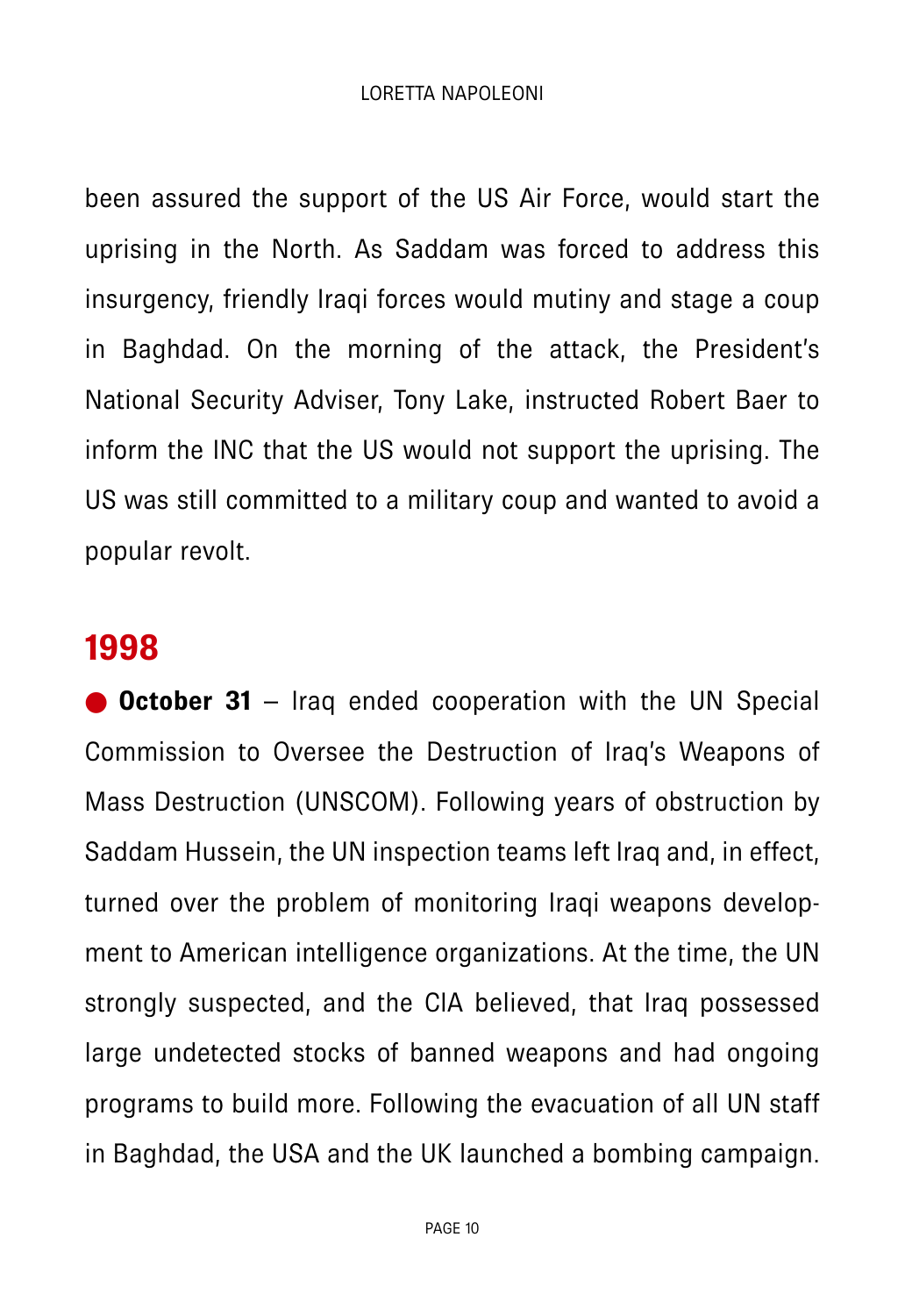"Operation Desert Fox" lasted from the 16 to 19 December 1998 and aimed at the destruction of Iraq's nuclear, chemical and biological weapons programmes.

#### **2000**

● **September** – The neo-conservative think tank, Project for the New American Century, released 'Rebuilding of America's Defenses", a report commissioned by Dick Cheney, Donald Rumsfeld, Paul Wolfowitz, Jeb Bush and Lewis Libby, Cheney's chief of staff. The document (became the blue-print of Bush's foreign policy. Its main points were: industrialized nations should be discouraged from challenging US leadership and attempts to play a global role; in peacekeeping operations, US, rather than UN, leadership should be implemented; in the Middle East, military control of Iraq, with or without Saddam, should be achieved, with force if necessary; US military bases in the Arabian peninsula must be maintained also after a regime change in Iraq has taken place; US military presence in the Middle East is required to contain and contrast Iran, which poses a permanent threat to Washington's hegemonic role in the region.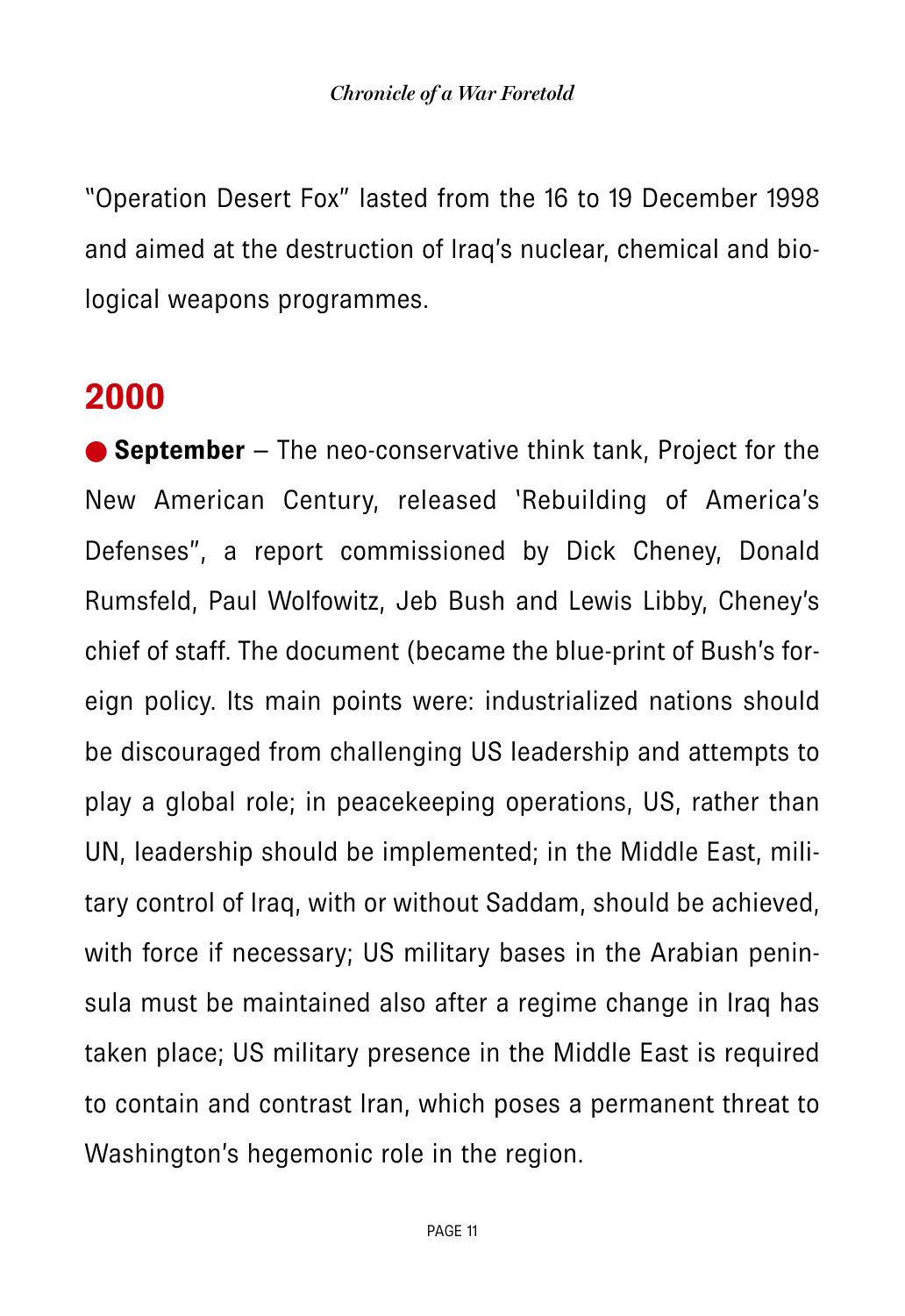#### **2001**

● **February 18** – Without any international support, Britain and the US carried out bombing raids to disable Iraq's air defence network. Rather than securing an endorsement of the raid as a necessary show of strength to enforce the sanctions imposed on Iraq since the 1991 Gulf War, the unilateral action by the US and the UK fuelled international discontent over what was seen as a failed and counter-productive policy. In the United Nations Security Council, the action was criticized by all permanent members other than the US and the UK. Russia denounced the "unprovoked action", which "runs counter to the UN Charter and other international legal norms and exacerbates the already explosive situation in the Middle East.

● **September 11** – Al Qaeda hijacked four jet liners and crashed them into the Twin Towers and the Pentagon; the fourth plane never reached its destination which was believed to have been the White House.

● **September 12** – George Bush Jr. asked Richard Clarke, the National Coordinator for Security, Infrastructure Protection and Counterterrorism, to find out if Saddam Hussein was involved in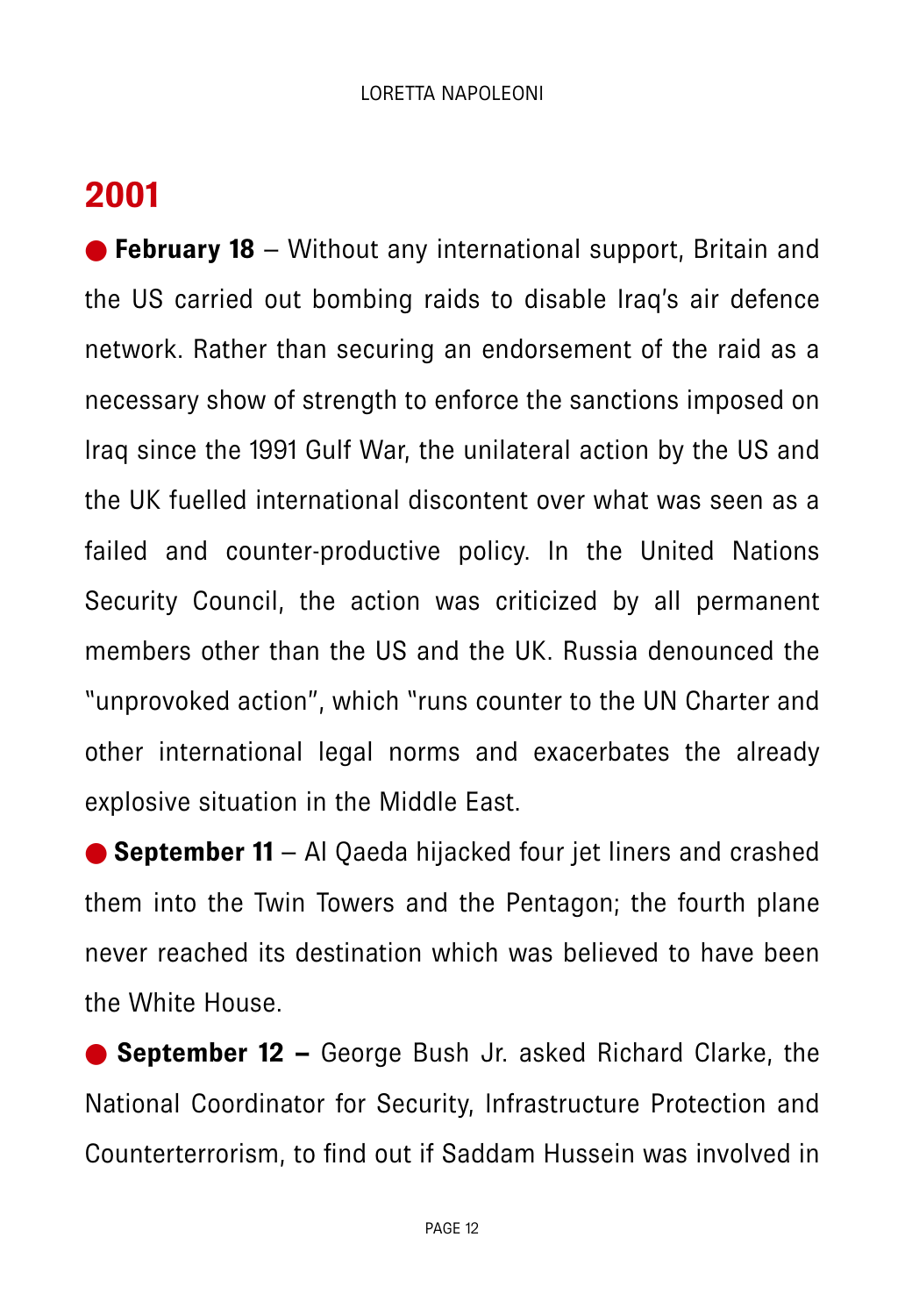the previous day's attacks. According to Clarke, when told once again that Al Qaeda was responsible, the President insisted 'I know, I know, but...see if Saddam was involved. Just look.'

● **September 16** – President Bush indicated to National Security Adviser, Condoleezza Rice that while he 'had to do Afghanistan first', he was also determined to do something about Saddam Hussein. According to investigative journalist Bob Woodward, the US administration saw the 'war on terror' as an excellent opportunity to take out Saddam Hussein.

● **Beginning of October** – the Pakistani Islamic parties negotiated with the leader of the Taliban, Mullah Omar, and with Osama bin Laden, to have the latter extradited to Pakistan. They agreed that he would stand trial in Pakistan for the 11 September attacks. The US authorities declined the offer 'on the slight chance that we [the US army] would capture him.'

● **October 7** – Coalition forces invaded Afghanistan.

#### **2002**

**C** In January, during the State of the Union address, President Bush outlined the two main objectives of 'war on terror': 'first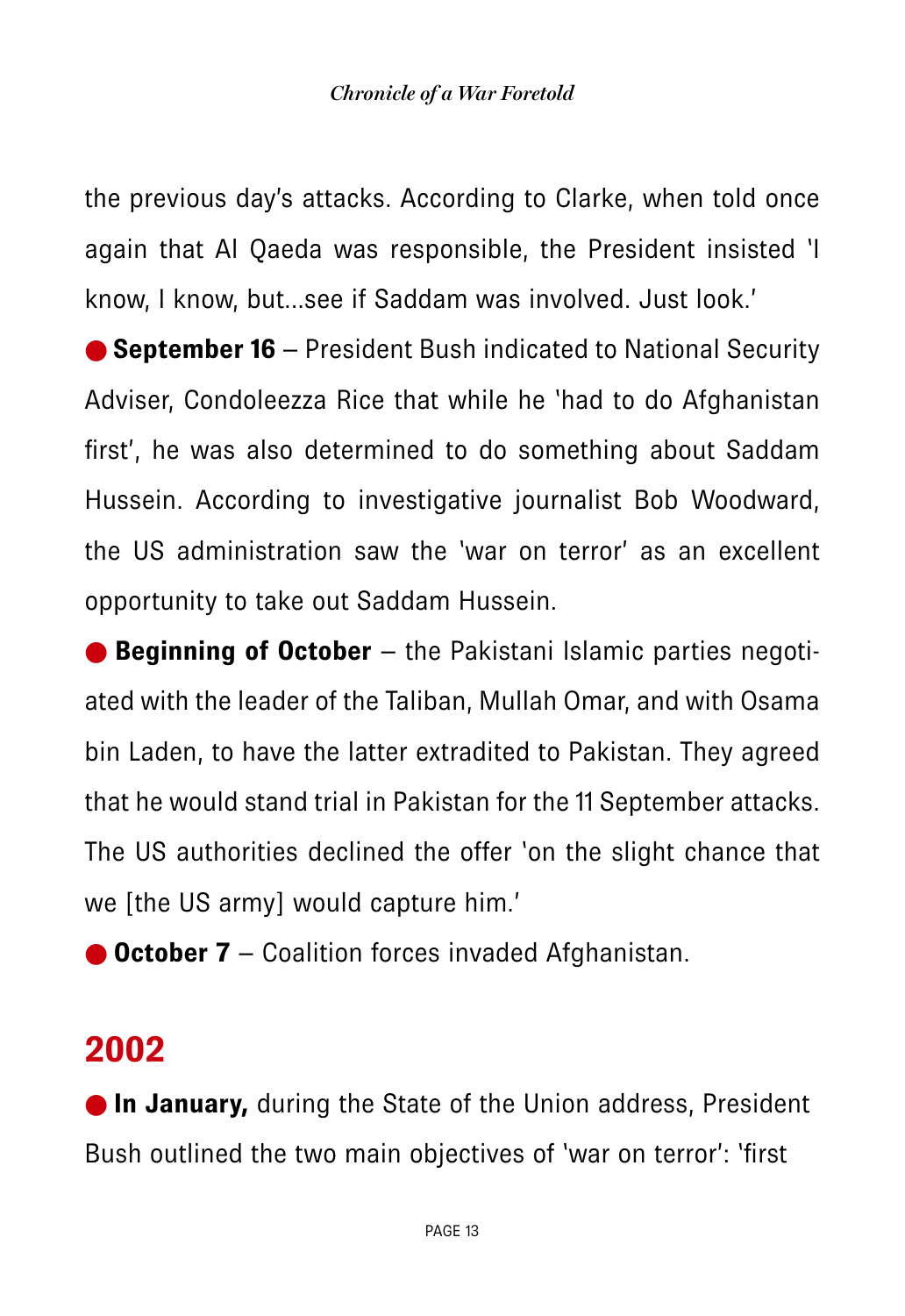we shut down terrorist camps, disrupt terrorist plans, and bring terrorists to justice. And, second, we must prevent the terrorists and the regimes who seek chemical, biological or nuclear weapons from threatening the United States and the world'. He then proceeded to reveal the identities of the 'axis of evil', the rogue nations who foster terrorism: North Korea, Iran and Iraq. **In April**, at Crawford, Bush's ranch in Texas, the US President and Tony Blair addressed the press on the 'war on terror'. Bush revealed: "I explained to the Prime Minister that the policy of my government is the removal of Saddam Hussein, and that all options are open." Blair added that the region, the world 'and not least the ordinary Iraqi people' would be better off 'without the regime of Saddam Hussein.

● **In June**, President Bush admitted that, several months earlier, he had ordered the CIA to assassinate Saddam Hussein. To avoid the US Congress ban on assassinating head of states of foreign countries, US Special Forces, CIA paramilitary teams, were to capture Saddam with the authorization to kill him, if necessary, in self defence.

**. In 2002**, the CIA sent US former Ambassador Joseph Wilson,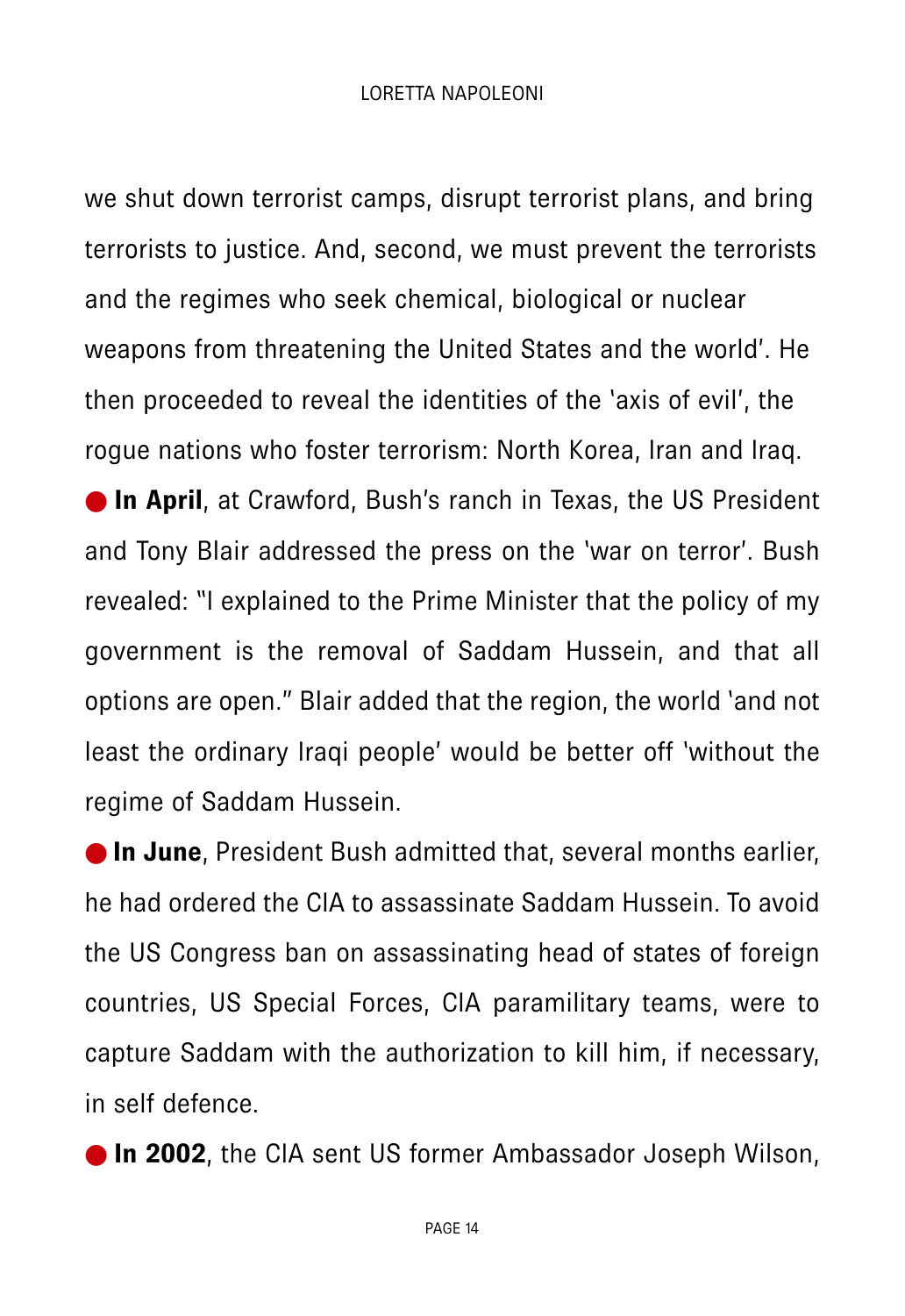to Niger to investigate documents which proved that Iraq had attempted to buy uranium from Africa. Wilson reported that there was no evidence to support such claims and that the documents had been forged.

● **September** – in a paper establishing the administration's National Security Strategy, President Bush announced an aggressive new policy for dealing with the danger of rogue states. The United States, he declared, "must be prepared to stop rogue states and their terrorist clients before they are able to threaten or use weapons of mass destruction against the United States and our allies and friends.... To forestall or prevent such hostile acts by our adversaries, the United States will, if necessary, act pre-emptively." To justify pre-emptive war in Iraq, the administration made three interlocking claims: that Iraq was actively developing weapons of mass destruction including nuclear bombs; that it had a secret working relationship with Osama bin Laden's al-Qaeda terrorist network, which had been responsible for the attacks on September 11; and that the danger that Saddam Hussein would provide terrorists with weapons of mass destruction was so grave that it amounted to an imminent threat.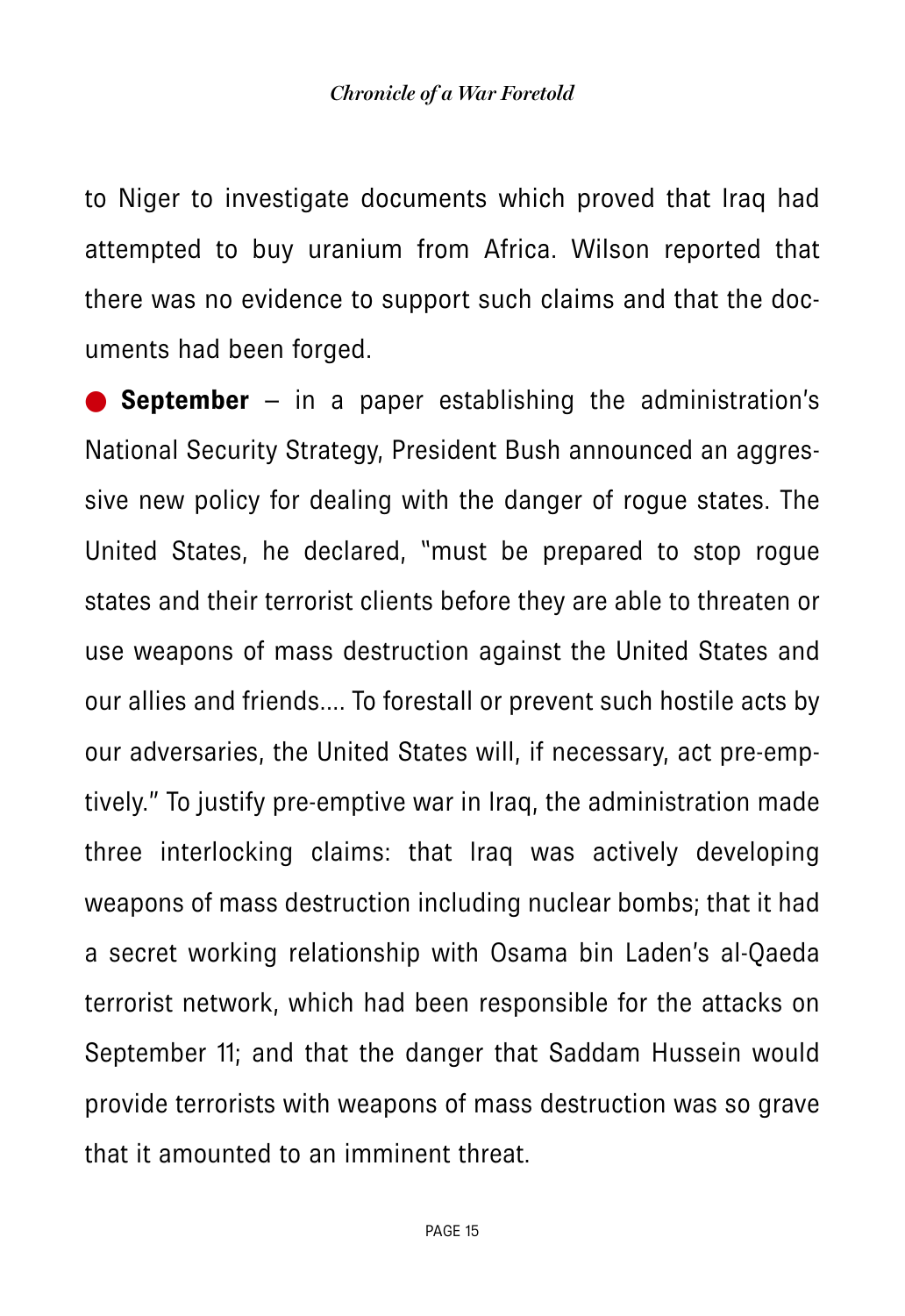● **September** – President George Bush told sceptical world leaders at a UN General Assembly session to confront the "grave and gathering danger" of Iraq - or stand aside as the US acted.

● **September 24** – British Prime Minister Tony Blair published a dossier on Iraq's military capability, Iraq's Weapons of Mass Destruction, the Assessment of the British Government. It claimed that Saddam Hussein's "military planning allows for some of the WMD to be ready within 45 minutes", that the threat from his WMD was "serious and current", and that "we must ensure that [Saddam] does not get to use the weapons he has". It also stated that British intelligence has proof that Saddam had sought to acquire "significant quantities" of uranium from Niger, in Africa, despite having no civil nuclear program that could require it. For security reasons, the British Government kept the sources of the report secret; the UK parliament was denied access to them.

**October 7** – In Cincinnati, President Bush publicly linked Islamist terrorism to Saddam Hussein. "The Iraqi regime,' he said, "...possesses and produces chemical and biological weapons. It is seeking nuclear weapons. It has given shelter and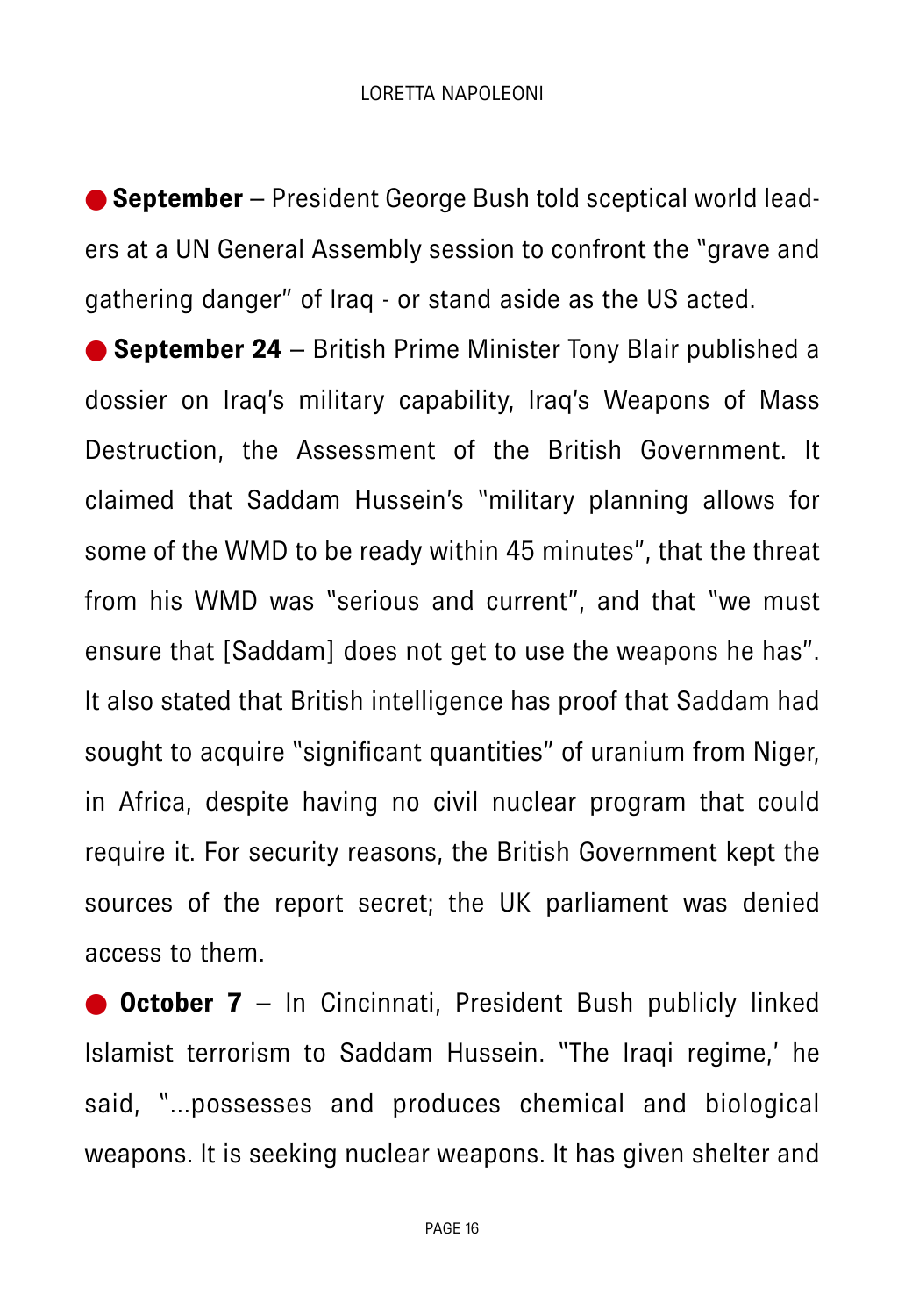support to terrorism.... The danger is already significant, and it grows worse with time. If we know Saddam Hussein has dangerous weapons today -and we do-does it make any sense for the world to wait...for the final proof, the smoking gun that could come in the form of a mushroom cloud?"

● **November** – UN weapons inspectors returned to Iraq, backed by a new UN resolution. UN teams visited scores of weapons sites in Iraq without finding anything substantial. Saddam Hussein's government even released a 12,000-page report claiming that stocks of banned weapons had been destroyed, and prohibited weapons programs had all been ended.

#### **2003**

● **January** – President Bush addressed the State of the Union. In his speech he claimed that Iraq was trying to buy uranium in Africa, from Niger. "The British government," Bush said, "has learned that Saddam Hussein recently sought significant quantities of uranium from Africa." He used this statement to make the case for going to war in Iraq.

● **February 4** – the UK government published another report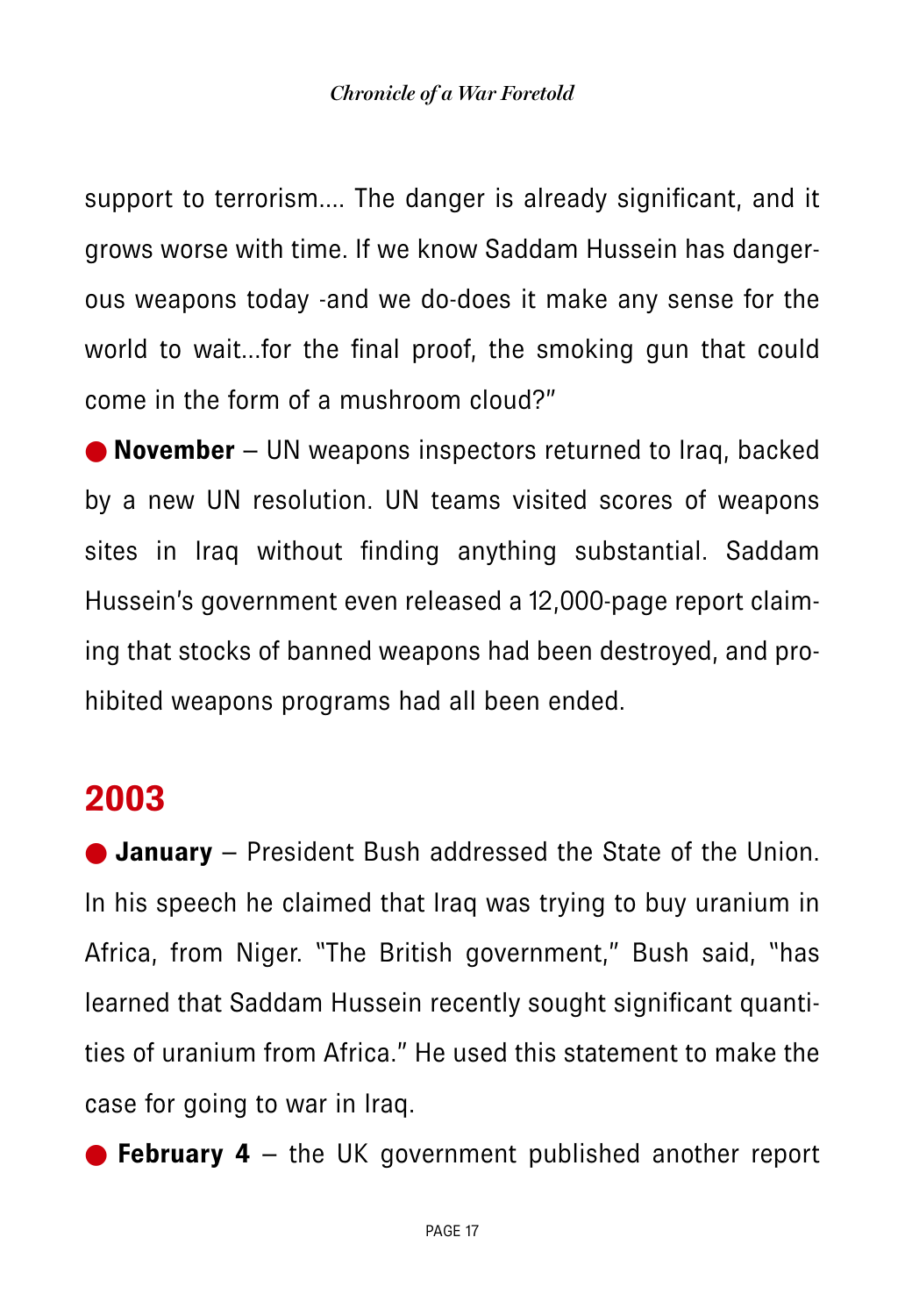"Iraq – Its Infrastructure of Concealment Deception and Intimidation", which outlined the structure of Saddam's intelligence organizations and its weapon of mass destruction arsenal. It soon transpired that the report was a plagiarism of the postgraduate work of Ibrahim al-Marashi, a PhD student from Monterey, in California, written in the early 1990s and available on the internet. Large sections appeared verbatim; even typographical errors in the original articles were repeated. In several places, Downing Street had edited the originals to make more sinister reading.

● **February 5th** – Secretary of State Colin Powell, delivered the American case for war at a meeting of the UN Security Council. "My colleagues," he said, "every statement I make today is backed up by sources, solid sources. These are not assertions. What we're giving you are facts and conclusions based on solid intelligence." He then proceeded to make the case about Saddam Hussein's weapons of mass destruction, the primary justification of the forthcoming American invasion of Iraq, using the UK dossier on Iraq released the day before.

● **March** – chief weapons inspector Hans Blix reported that Iraq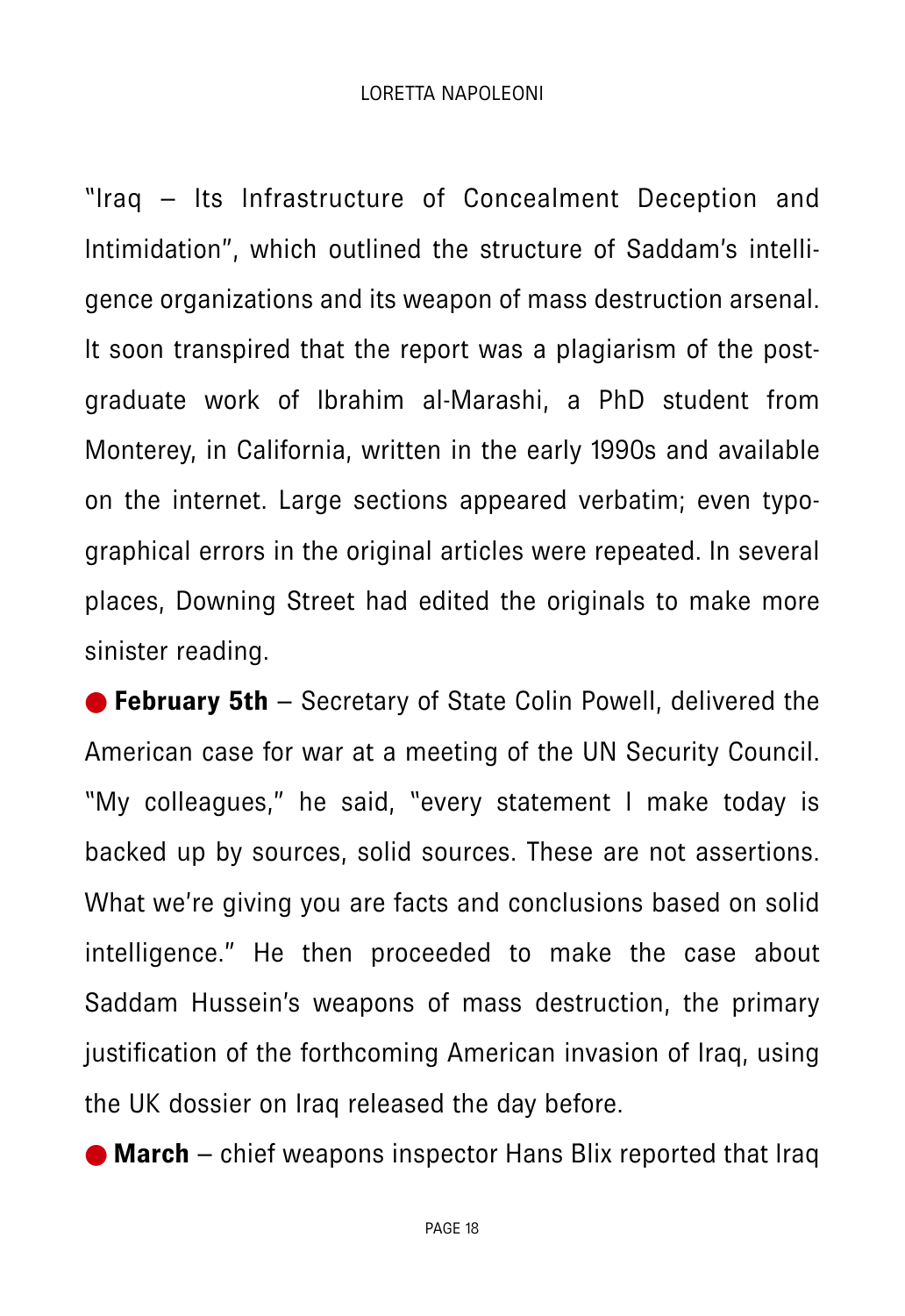had accelerated its cooperation but said inspectors needed more time to verify Iraq's compliance. Saddam even invited the CIA to come and search the country for weapons of mass destruction.

● March 16 – Attorney General, Lord Goldsmith, advised Tony Blair that the decision to go to war against Iraq without a UN resolution would be legal. The documentation containing this advice is classified and will never be released.

● **March 17** – UK's ambassador to the UN said the diplomatic process on Iraq has ended; arms inspectors are evacuated; US President George W Bush gave Saddam Hussein and his sons 48 hours to leave Iraq or face war.

● **March 20** – American missiles hit targets in Baghdad, marking the start of a US-led campaign to topple Saddam Hussein. In the following days, American and British ground troops entered Iraq from the south.

● May 2 – While standing on the giant flight deck of the USS Abraham Lincoln, with a banner reading "Mission Accomplished" on the bridge overhead, President Bush saluted the men and women of the U.S. military. "Because of you, our nation is more secure. Because of you, the tyrant has fallen, and Iraq is free,"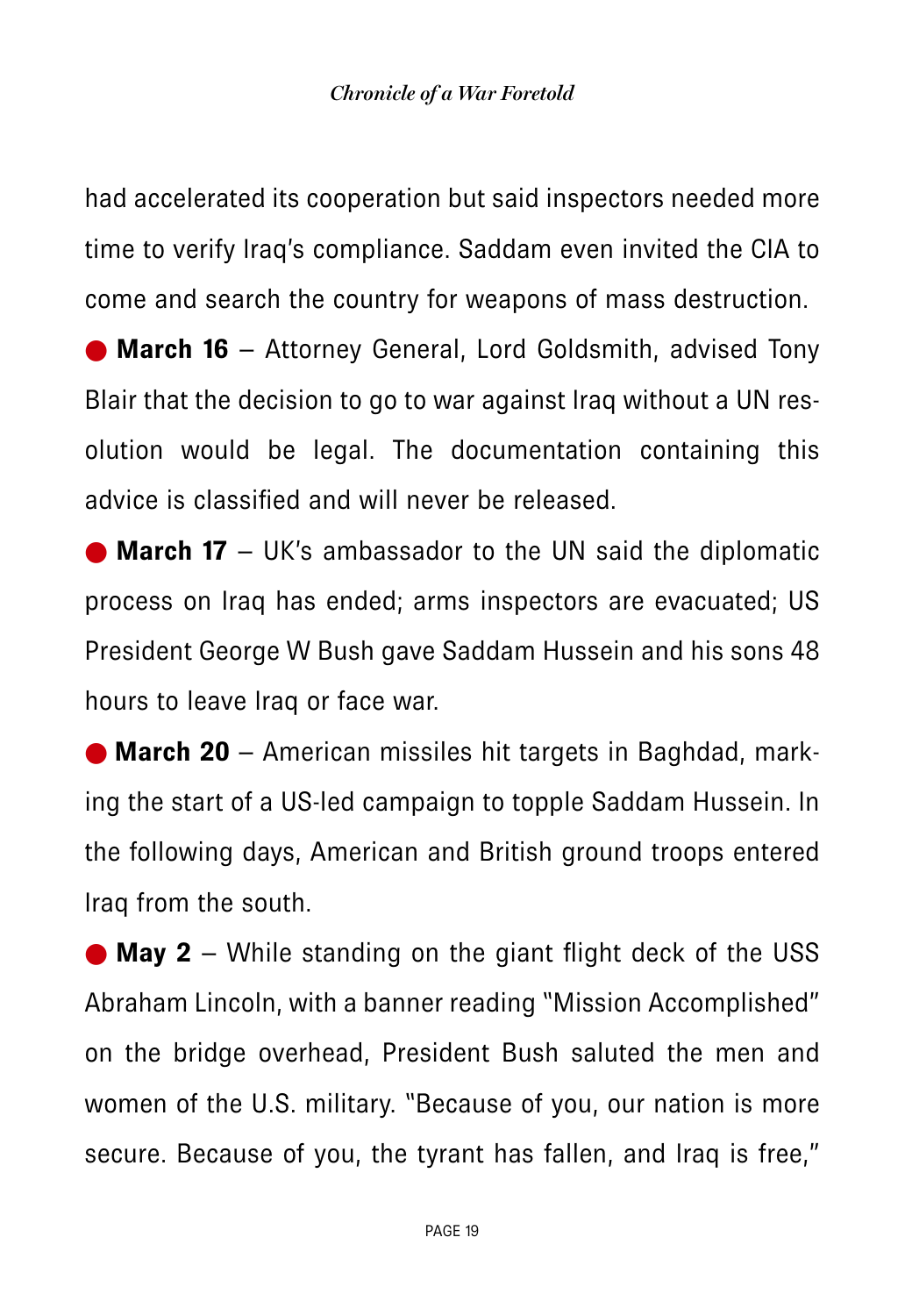was his message. "America is grateful for a job well done."

● May 29 – During his report on the BBC Radio 4 Today program, Andrew Gilligan said that a source, a senior British official, informed him that the UK September 2002 dossier Iraq's Weapons of Mass Destruction, the Assessment of the British Government had been "sexed up" to make a more convincing case for war. It will subsequently transpire that the report had been radically modified and that the assertion that Iraq could deploy weapons of mass destruction in 45 minutes had been added against the will of experts. In retaliation, UK officials leaked the name of the source  $-$  scientist David Kelly  $-$  to the press. Kelly is submitted to a parliamentary enquiry which becomes a public humiliation. In July, Kelly committed suicide. Tony Blair called for a national enquiry; Lord Hutton was given the task to investigate the whole affair.

● **September 6** – Michael Meacher, former environmental minister of Tony Blair, from the pages of the Guardian, accused the US of having had the opportunity to prevent September 11 but to have purposely not intervened. He then attributed the reason to the US administration's desire to launch a global war of domina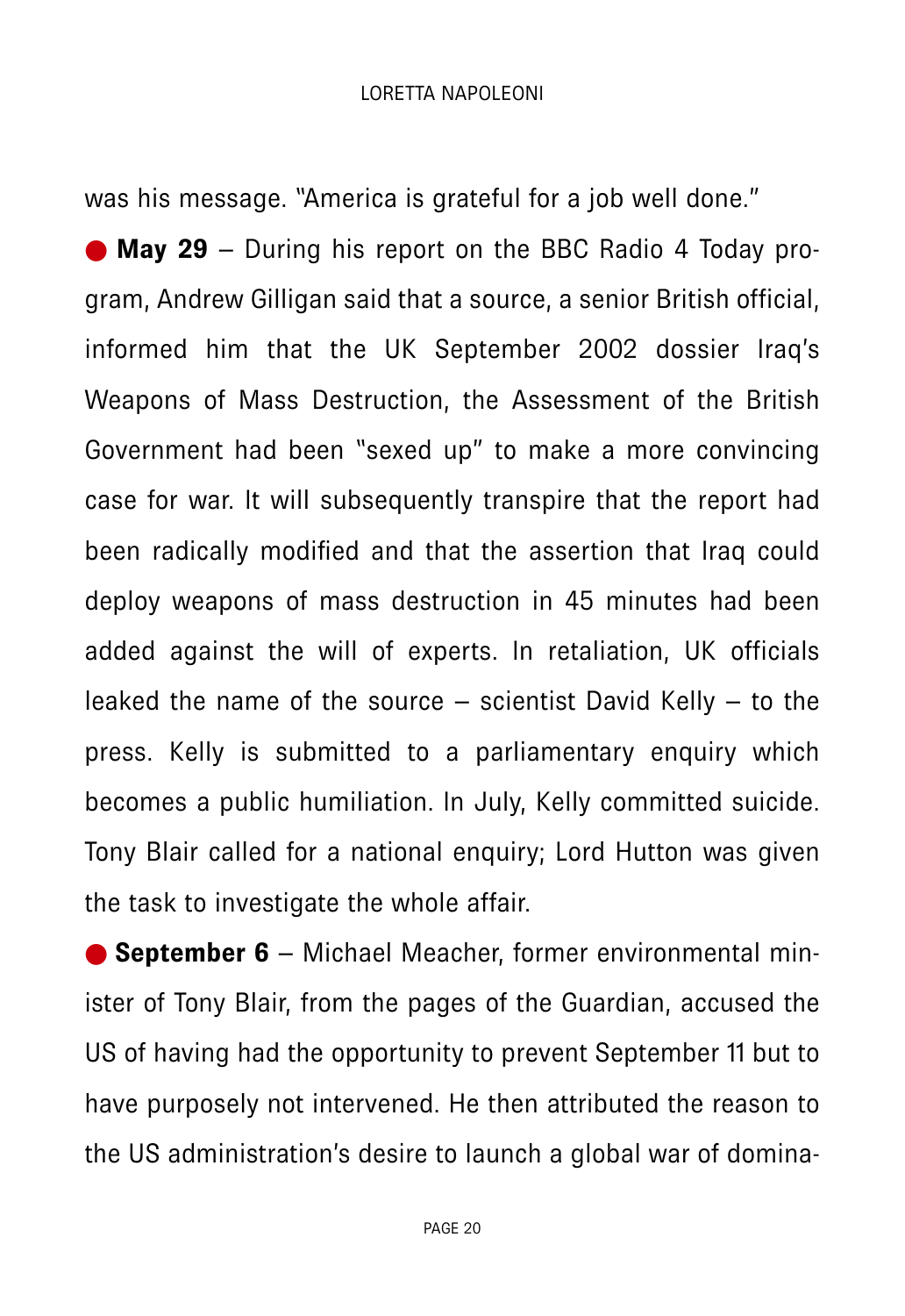tion under the disguise of the 'war or terror'.

● **November 2003** – Katharine Gunn is charged after she admitted leaking information about a dirty tricks spying operation in the United Nations, involving the United States National Security Agency. Ms Gunn revealed that in a secret email the Americans had asked the British officers to tap the phones of nations in the Security Council voting on the war in Iraq to find out how they would vote. Overnight, prosecutors in Britain dropped the charges, leading to speculation that the Government was worried about the disclosure of secret documents during the trial, requested by Ms. Gunn's lawyer, and in particular, the advice from the Attorney General about the legality of the war in Iraq.

#### **2004**

**January 26** – a few days after his resignation as chief weapons inspector for the CIA, David A Kay said American intelligence agencies did not detect that Iraq's unconventional weapons programs were in state of disarray in recent years under increasingly erratic leadership of Saddam Hussein, and they did not know that Hussein insisted on self-directing projects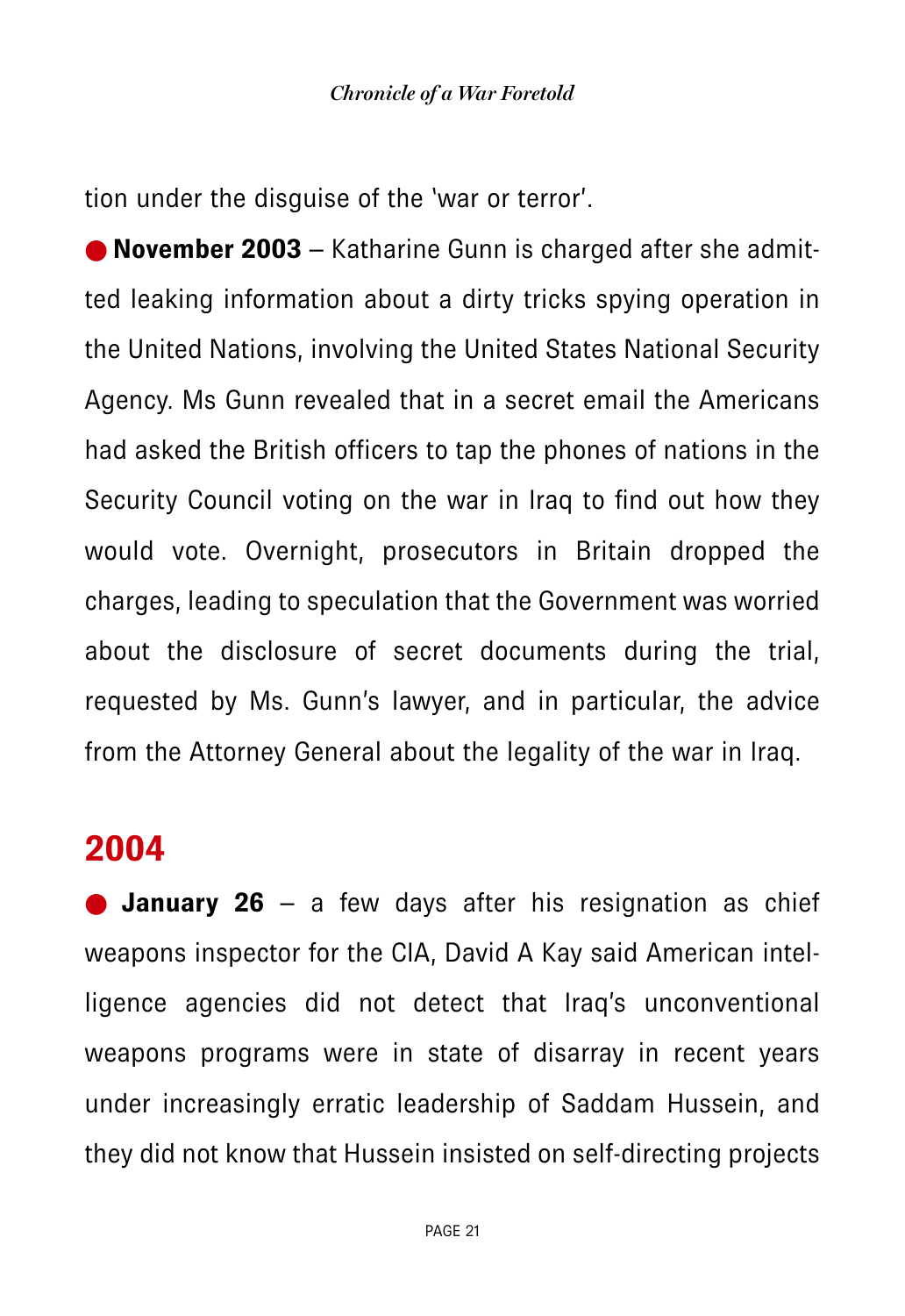that were not vetted by anyone else, allowing wily scientists to fake weapons programs and pocket money themselves. Kay added that Tariq Aziz, former deputy prime minister, said, after his capture, that Hussein had become increasingly divorced from reality during last two years of his rule. According to Kay, the CIA had missed the significance of chaos in Iraqi leadership;

● **January 28** –Lord Hutton published his much-anticipated report, which clears Blair's government of any direct involvement in Kelly's death and criticizes the BBC for Gilligan's report, which the judge said was "unfounded."

● **February** – The Observer reported that senior government sources had revealed that Attorney-General Lord Peter Goldsmith's initial advice on whether to invade Iraq was "prevaricating", but was "tightened up" only days before the conflict began in March. The paper claimed Lord Goldsmith's advice was redrafted in order to assure the armed forces that the conflict would not be illegal. The Independent on Sunday also reported that the Attorney-General had changed his stance in the run-up to the conflict to declare that the war was legal. The UK government refused to declassify Lord Goldsmith's advice.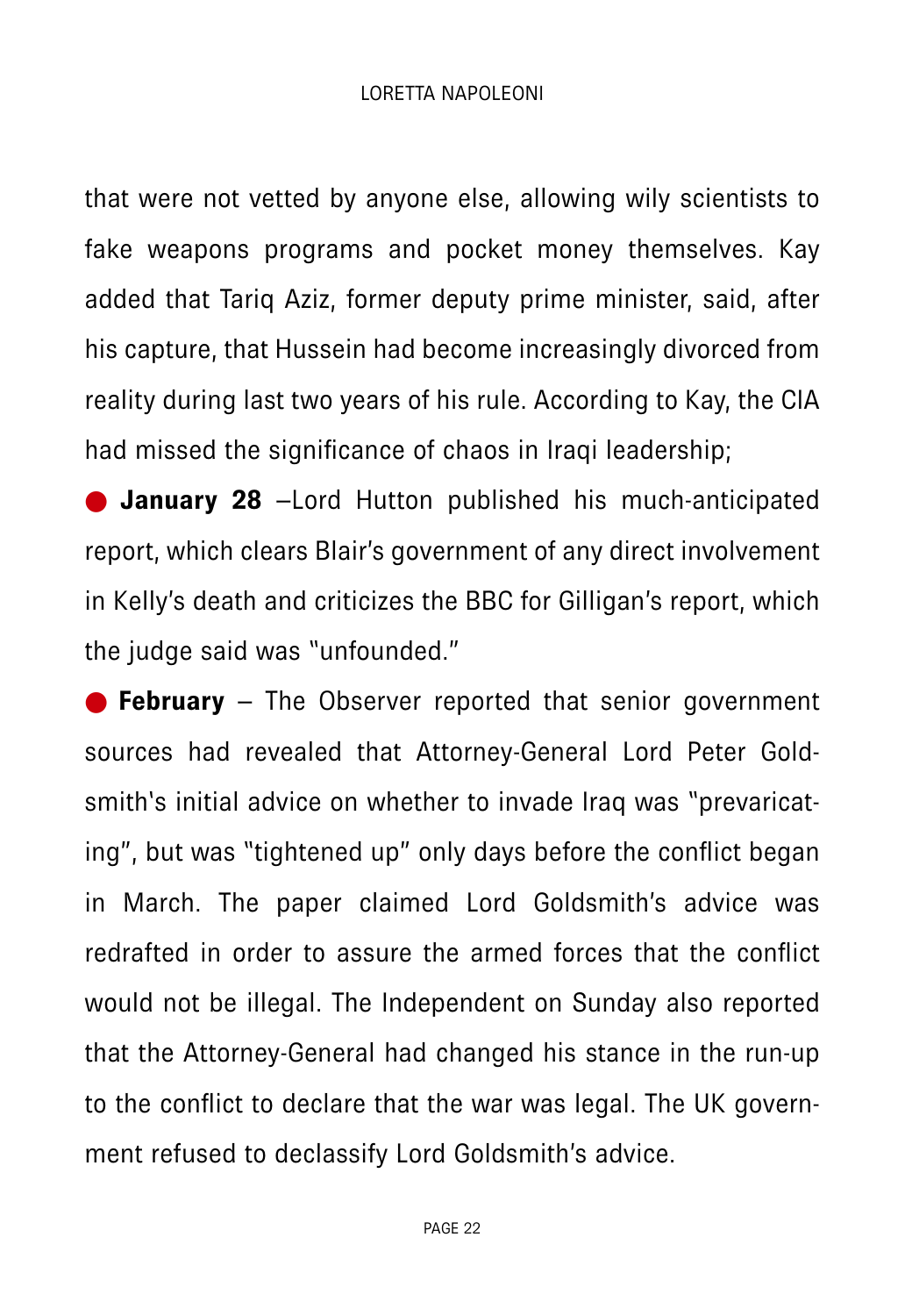● **Beginning of April** – Ali Alawi, the Iraqi defense minister, denounced the return to service of senior members of the B'aatha party, ranging from teachers to army officers.

● **End of April** – After a siege of one month, the US army negotiated the handover of the city of Falluja to a former general of the Republican Guard, Jasim Mohammed Saleh. The Iraqi National Congress accused General Saleh of having commanded a special brigade that savagely suppressed the 1991 Shia uprising in Iraq. On April 30, general Saleh entered the city with a few hundred US-backed fighters.

● May 1 – Mohammed Latif, another former general of Saddam Army, was brought to Falluja.

*Coalition forces are meant to end their 'liberation' work on June 30. The question is: to whom will they hand over the country? The sudden resurrection of leading military figures of Saddam's regime, their role as 'mediators', makes all of us, citizens of the 'free and democratic world', worry that Iraq will once again be* ruled by men with black moustaches wearing green uniforms.